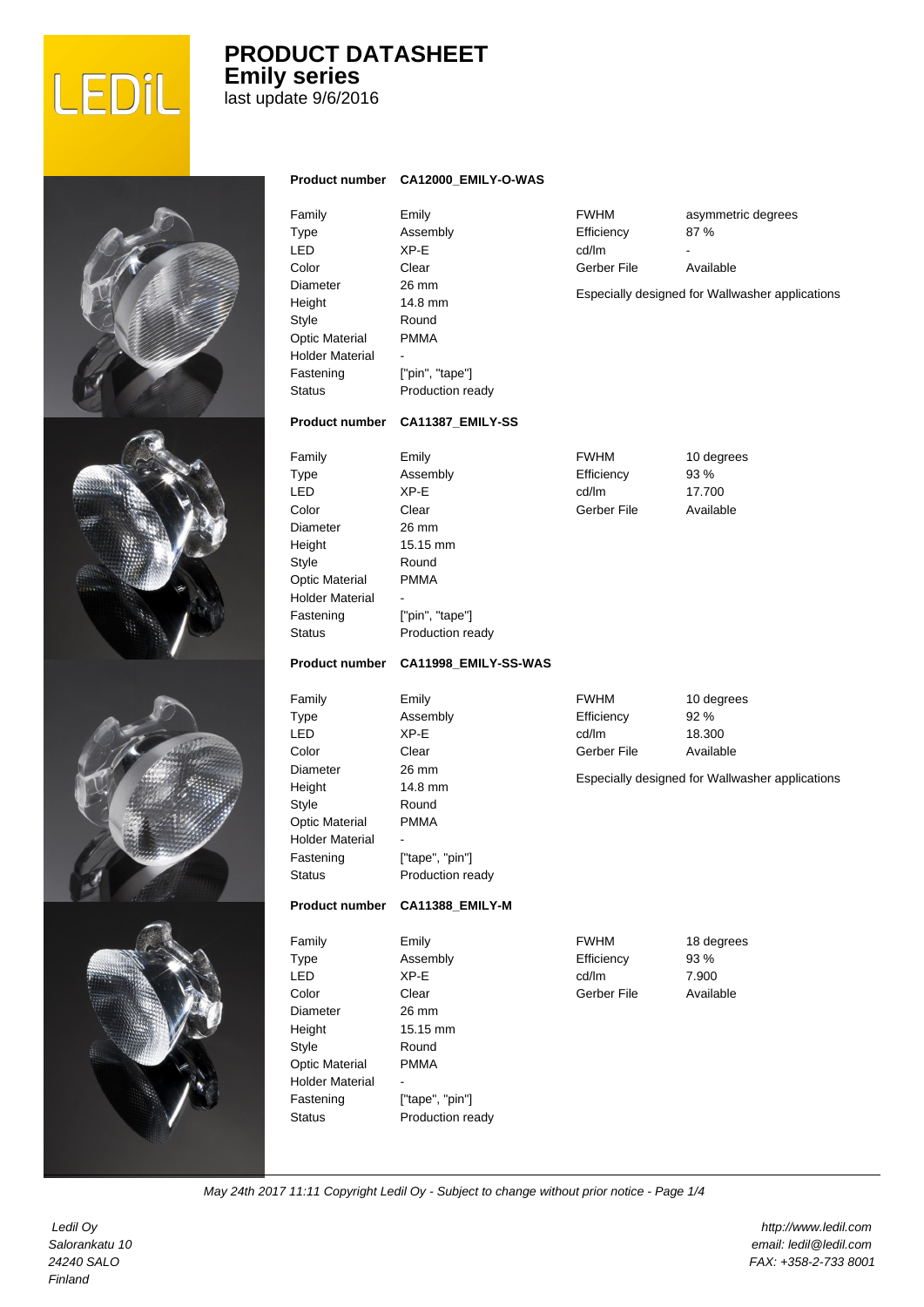

### **PRODUCT DATASHEET Emily series** last update 9/6/2016

Pro Fam Typ LED Colo Diar Heig **Style** Opti Hold Fas Stat Emily Assembly XP-E Clear 26 mm 15.15 mm Round PMMA - ["tape", "pin"] Pro Fam Typ LED Colo Dian Heig Styl Opti Hold Fas Stat Emily Assembly XP-E Clear 26 mm 14.9 mm Round PMMA - ["tape", "pin"] Pro Fam **Typ** LED Cold Diar Heig Styl Opti Hold Fas Stat Emily Assembly XP-E Clear 26 mm 15.15 mm Round PMMA - ["tape", "pin"] Pro Fam Typ LED Colo Dian Heig Styl Opti Hold Fas Stat Emily Assembly XP-E Clear 26 mm 15.15 mm Round PMMA - ["pin", "tape"]

|                                                                                          | duct number CA11391_EMILY-M2                                                                                           |                                                   |                                            |
|------------------------------------------------------------------------------------------|------------------------------------------------------------------------------------------------------------------------|---------------------------------------------------|--------------------------------------------|
| ily<br>е<br>)<br>эr<br>neter<br>ght<br>е<br>ic Material<br>der Material<br>tening<br>:us | Emily<br>Assembly<br>XP-E<br>Clear<br>26 mm<br>15.15 mm<br>Round<br><b>PMMA</b><br>["tape", "pin"]<br>Production ready | <b>FWHM</b><br>Efficiency<br>cd/lm<br>Gerber File | 29 degrees<br>92 %<br>3.200<br>Available   |
| duct number                                                                              | CA11934_EMILY-W                                                                                                        |                                                   |                                            |
| ily<br>е<br>)<br>эr<br>neter<br>ght<br>е<br>ic Material<br>der Material<br>tening<br>:us | Emily<br>Assembly<br>XP-E<br>Clear<br>26 mm<br>14.9 mm<br>Round<br><b>PMMA</b><br>["tape", "pin"]<br>Production ready  | <b>FWHM</b><br>Efficiency<br>cd/lm<br>Gerber File | 39 degrees<br>86 %<br>1.600<br>Available   |
| duct number                                                                              | CA11389_EMILY-O                                                                                                        |                                                   |                                            |
| ily<br>е<br>)<br>эr<br>neter<br>ght<br>е<br>ic Material<br>der Material<br>tening<br>:us | Emily<br>Assembly<br>XP-E<br>Clear<br>26 mm<br>15.15 mm<br>Round<br><b>PMMA</b><br>["tape", "pin"]<br>Production ready | <b>FWHM</b><br>Efficiency<br>cd/lm<br>Gerber File | 44+9 degrees<br>92 %<br>Available          |
| duct number                                                                              | CA11390_EMILY-O-90                                                                                                     |                                                   |                                            |
| ily<br>е<br>)<br>эr<br>meter<br>ght<br>e<br>ic Material<br>der Material<br>tening<br>:us | Emily<br>Assembly<br>XP-E<br>Clear<br>26 mm<br>15.15 mm<br>Round<br><b>PMMA</b><br>["pin", "tape"]<br>Production ready | <b>FWHM</b><br>Efficiency<br>cd/lm<br>Gerber File | 49+9 degrees<br>92 %<br>4.200<br>Available |

May 24th 2017 11:11 Copyright Ledil Oy - Subject to change without prior notice - Page 2/4

 Ledil Oy Salorankatu 10 24240 SALO Finland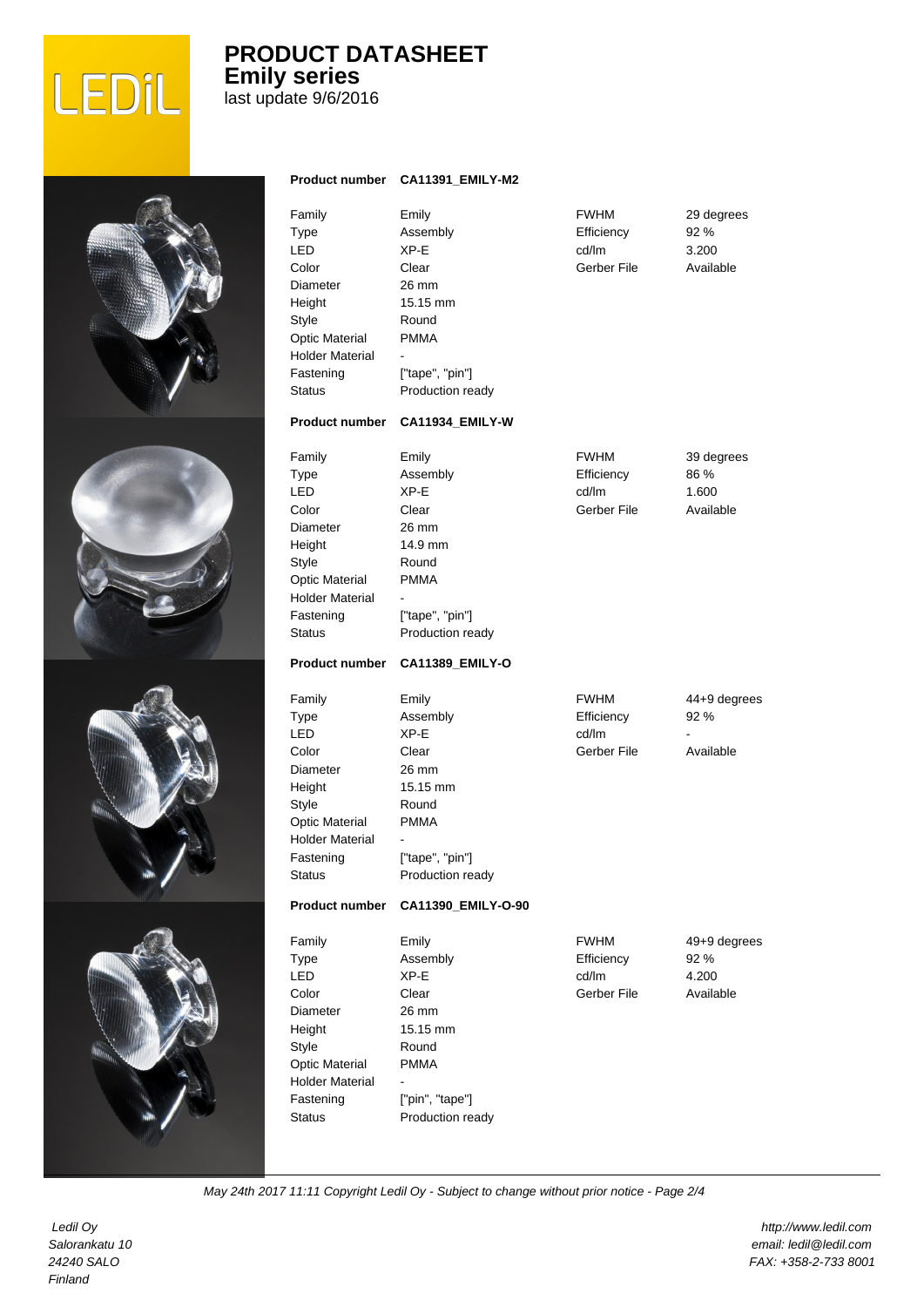

### **PRODUCT DATASHEET Emily series** last update 9/6/2016



| Family                | Emily             |
|-----------------------|-------------------|
| Type                  | Assembly          |
| I FD                  | XP-F              |
| Color                 | Clear             |
| Diameter              | 26 mm             |
| Height                | $13.3 \text{ mm}$ |
| Style                 | Round             |
| <b>Optic Material</b> | PMMA              |
| Holder Material       |                   |
| Fastening             | ["pin", "tape"]   |
| Status                | Production ready  |
|                       |                   |

**Product number CA12589\_EMILY-WWW**

FWHM **Efficiency** cd/lm Gerber File

58 degrees 86 % 1.000 Available

**NOTE: The typical divergence will be changed by different color, chip size and chip position tolerance. The typical total divergence is the full angle measured where the luminous intensity is half of the peak value.**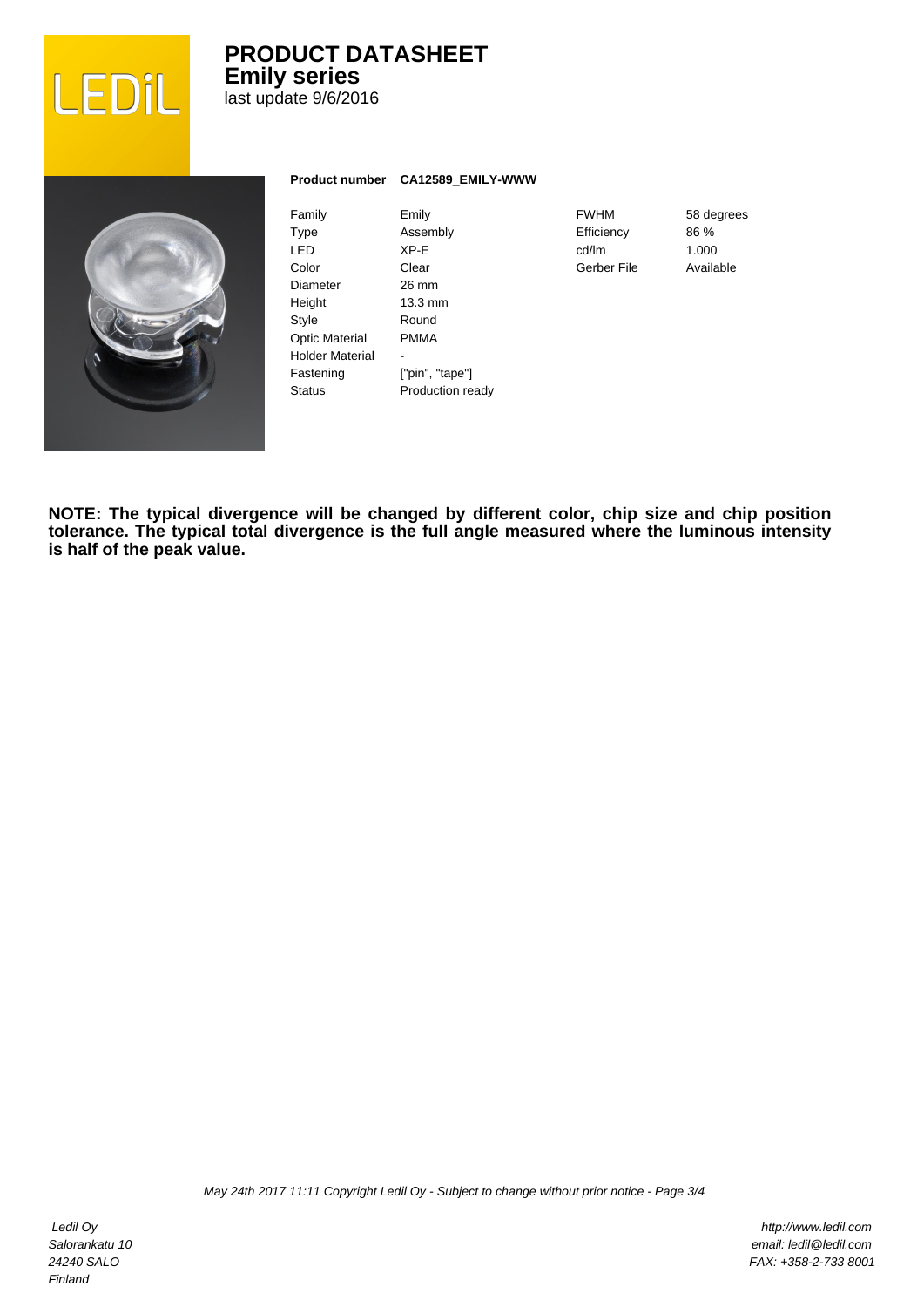

#### **GENERAL INFORMATION**

- Product series especially designed & optimized for XP-E series of LEDs.

- Special care taken to make light distribution as uniform as possible.

- Lens material optical grade PMMA with high UV and temperature resistance. Allows use of high current and temperature conditions.

Please find more information about used material from below:

http://ledil.fi/sites/default/files/Documents/Technical/Material/PMMA%208N%20UL94\_Yellow%20Card.pdf http://ledil.fi/sites/default/files/Documents/Technical/Material/PMMA%208N%20PLEXIGLAS-Datasheet.pdf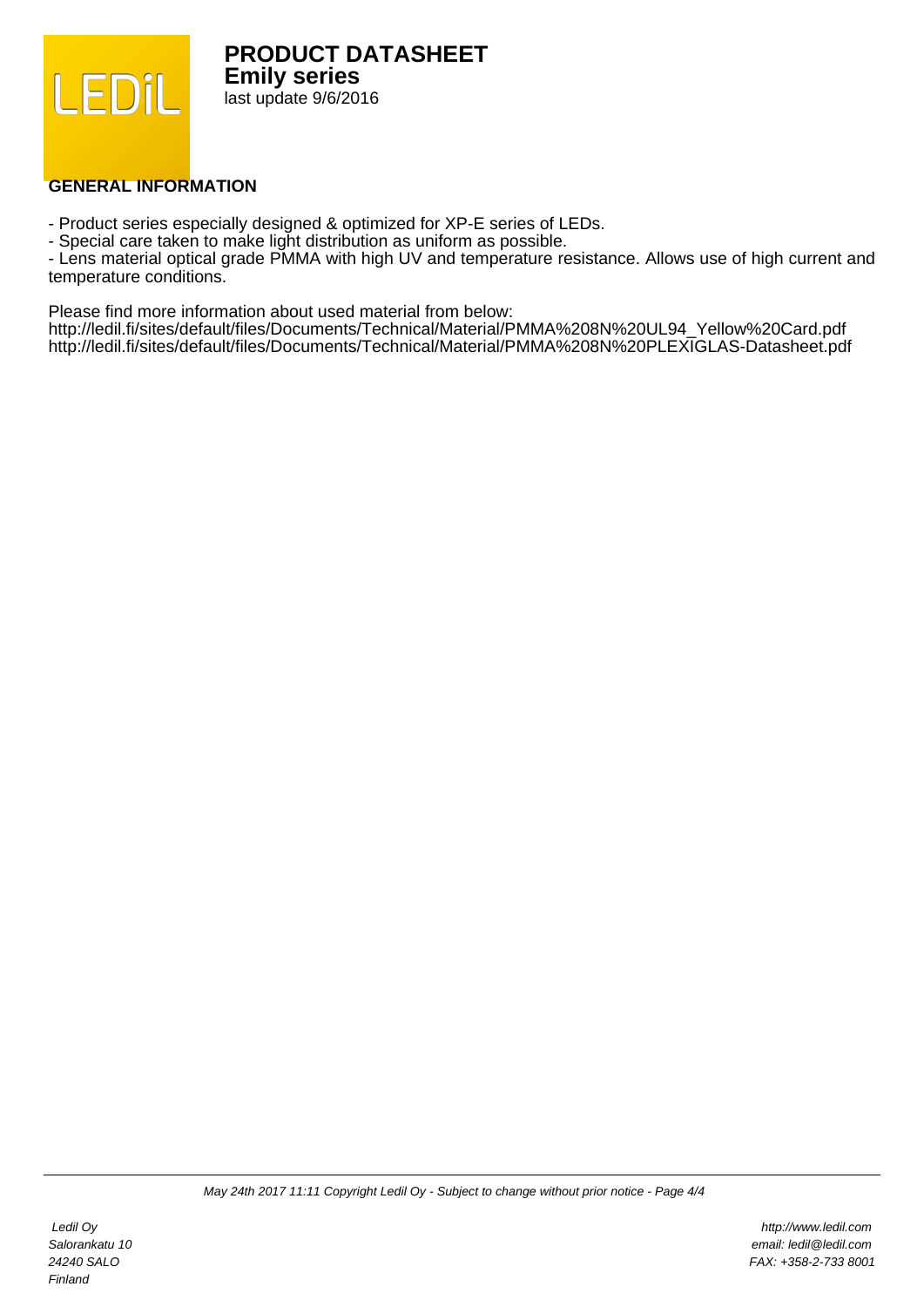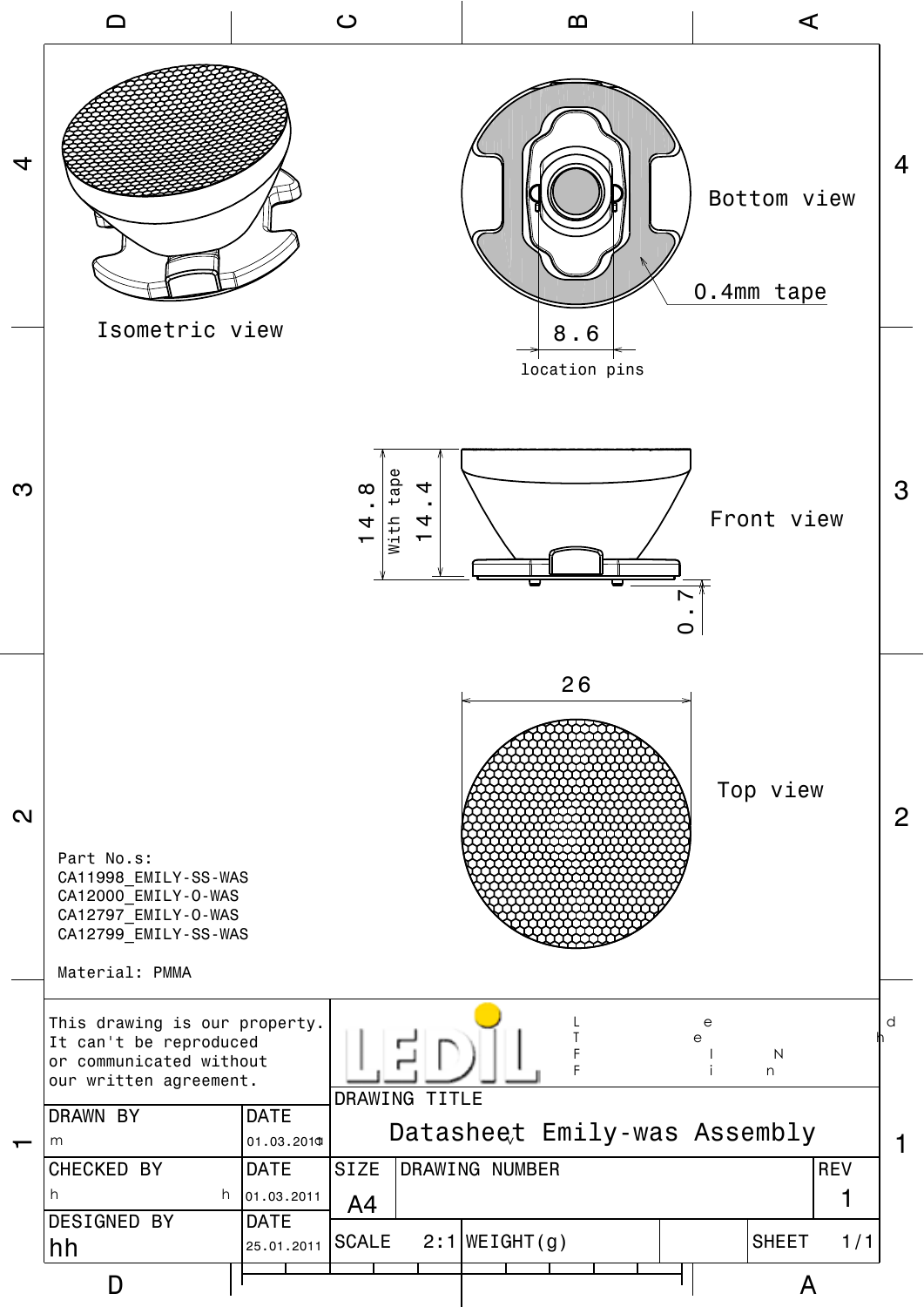